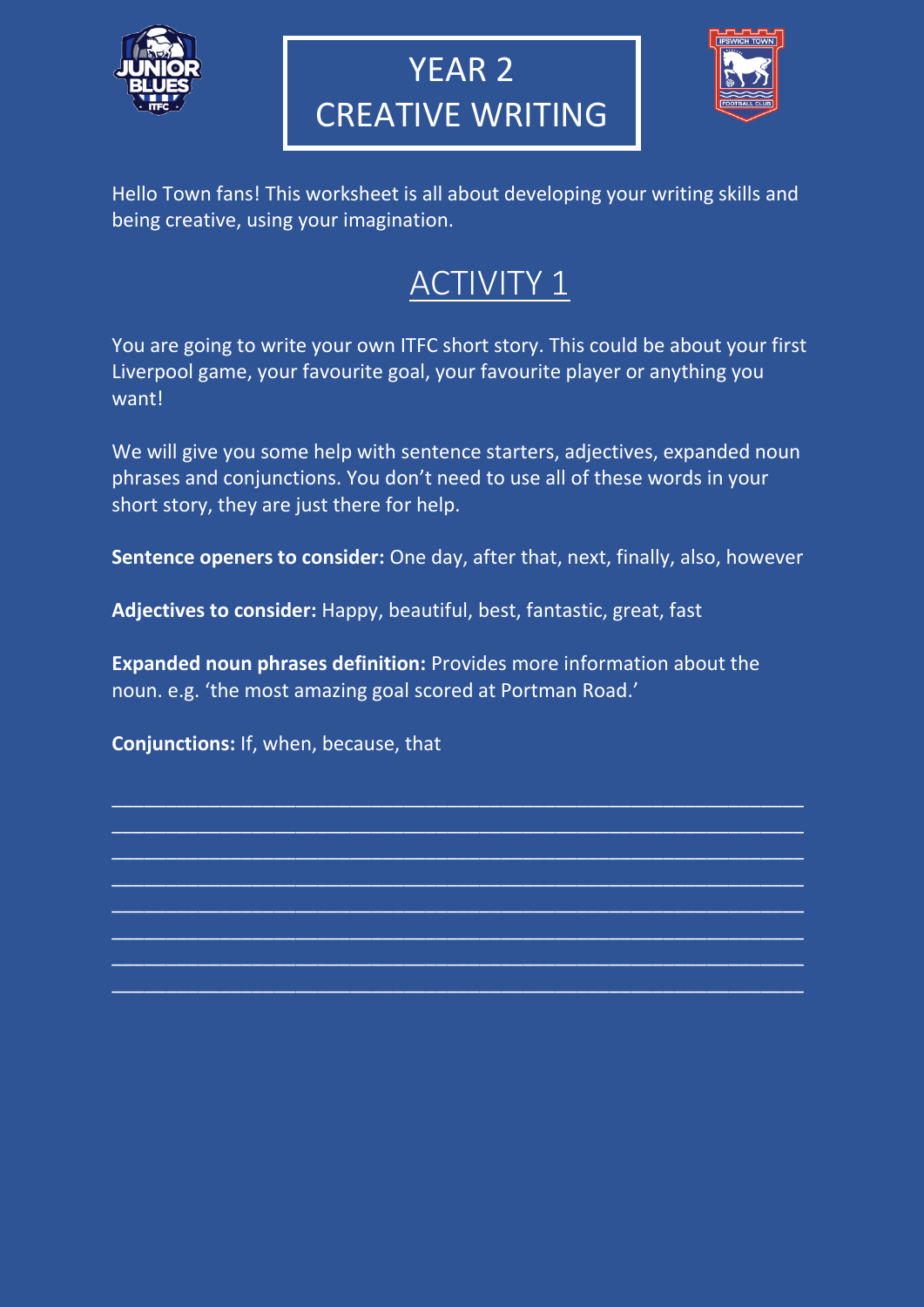



### ACTIVITY 2

Activity 2 is about adjectives. We want you to describe the nouns (name, person, object) below using adjectives. And then form a sentence using conjunctions and the correct grammar.

**Adjectives to consider: Fast, fantastic, brilliant, cool, great, best, awesome**

1.) Describe ITFC using three adjectives and then write a sentence about Ipswich using at least one adjective and a conjunction to connect the sentence together.

My sentence:

2.) Describe Tomas Holy using three adjectives and then write a sentence about ITFC using at least one adjective and a conjunction to connect the sentence together.

\_\_\_\_\_\_\_\_\_\_\_\_\_\_\_\_ \_\_\_\_\_\_\_\_\_\_\_\_\_\_\_\_ \_\_\_\_\_\_\_\_\_\_\_\_\_\_\_\_

 $\_$  , and the set of the set of the set of the set of the set of the set of the set of the set of the set of the set of the set of the set of the set of the set of the set of the set of the set of the set of the set of th

My sentence:

3.) Describe Luke Chambers using three adjectives and then write a sentence about ITFC using at least one adjective and a conjunction to connect the sentence together.

 $\overline{\phantom{a}}$  , and the contract of the contract of the contract of the contract of the contract of the contract of the contract of the contract of the contract of the contract of the contract of the contract of the contrac

My sentence: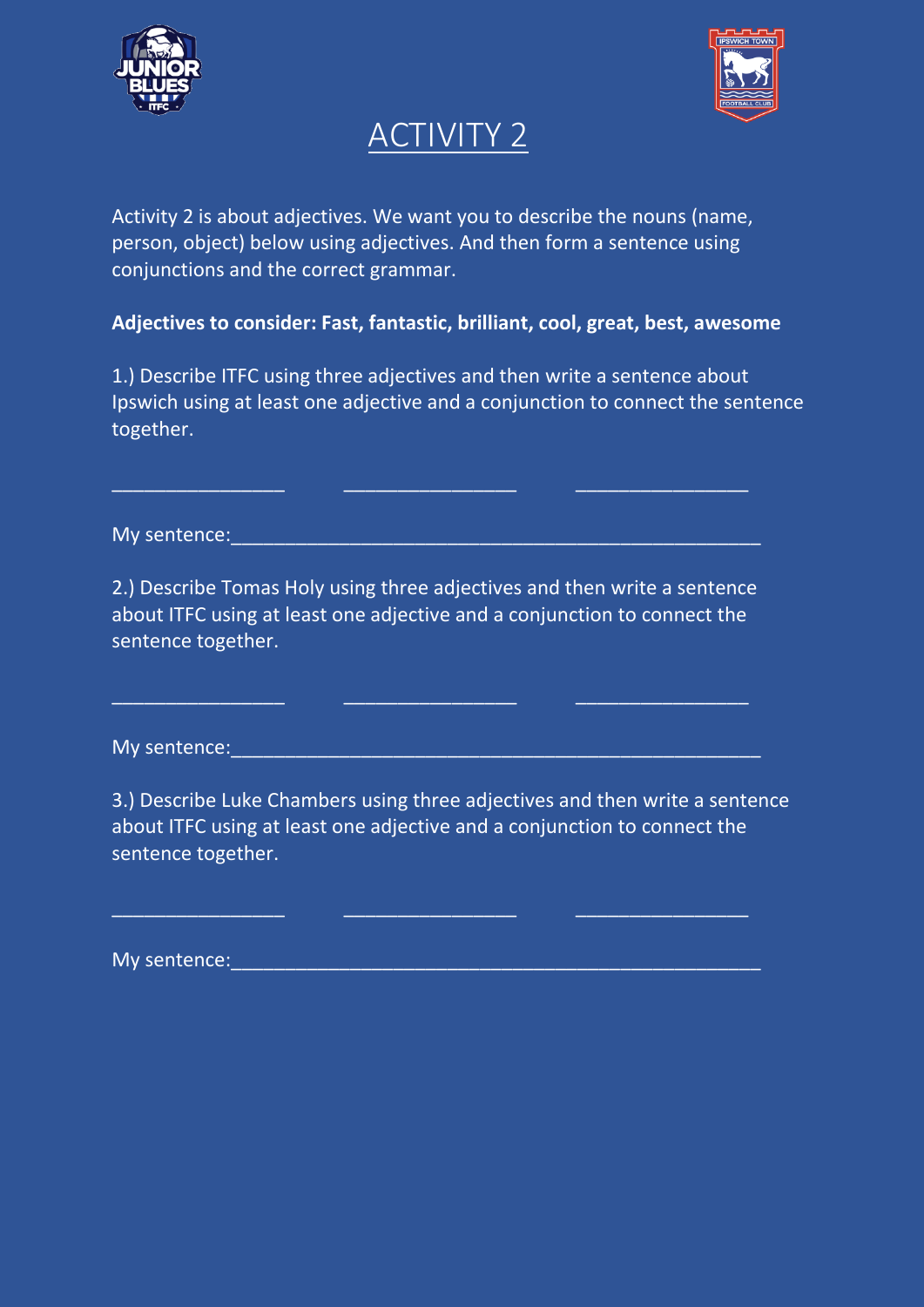



4.) Describe James Norwood using three adjectives and then write a sentence about ITFC using at least one adjective and a conjunction to connect the sentence together.

\_\_\_\_\_\_\_\_\_\_\_\_\_\_\_\_ \_\_\_\_\_\_\_\_\_\_\_\_\_\_\_\_ \_\_\_\_\_\_\_\_\_\_\_\_\_\_\_\_

My sentence:\_\_\_\_\_\_\_\_\_\_\_\_\_\_\_\_\_\_\_\_\_\_\_\_\_\_\_\_\_\_\_\_\_\_\_\_\_\_\_\_\_\_\_\_\_\_\_\_\_

5.) Describe Bluey using three adjectives and then write a sentence about ITFC using at least one adjective and a conjunction to connect the sentence together.

| My sentence: |  |  |  |  |
|--------------|--|--|--|--|
|              |  |  |  |  |

\_\_\_\_\_\_\_\_\_\_\_\_\_\_\_\_ \_\_\_\_\_\_\_\_\_\_\_\_\_\_\_\_ \_\_\_\_\_\_\_\_\_\_\_\_\_\_\_\_

## ACTIVITY 3

This is the last activity and you will be writing about how Ipswich can score a goal and how you get ready to play football.

You will need to use the correct grammar and punctuation. Make sure you use sentence openers such as 'next, finally, firstly'. Think about using adjectives to describe words and also expanded noun phrases.

 $\overline{\phantom{a}}$  , and the contribution of the contribution of  $\overline{\phantom{a}}$  , and  $\overline{\phantom{a}}$  , and  $\overline{\phantom{a}}$  , and  $\overline{\phantom{a}}$ 

 $\overline{\phantom{a}}$  , and the contribution of the contribution of  $\overline{\phantom{a}}$  , and  $\overline{\phantom{a}}$  , and  $\overline{\phantom{a}}$  , and  $\overline{\phantom{a}}$ 

 $\overline{\phantom{a}}$  , and the contribution of the contribution of  $\overline{\phantom{a}}$  , and  $\overline{\phantom{a}}$  , and  $\overline{\phantom{a}}$  , and  $\overline{\phantom{a}}$ 

 $\overline{\phantom{a}}$  , and the contribution of the contribution of  $\overline{\phantom{a}}$  , and  $\overline{\phantom{a}}$  , and  $\overline{\phantom{a}}$  , and  $\overline{\phantom{a}}$ 

 $\overline{\phantom{a}}$  , and the contribution of the contribution of  $\overline{\phantom{a}}$  , and  $\overline{\phantom{a}}$  , and  $\overline{\phantom{a}}$  , and  $\overline{\phantom{a}}$ 

#### How can Ipswich score a goal?

How do you get ready to play football?